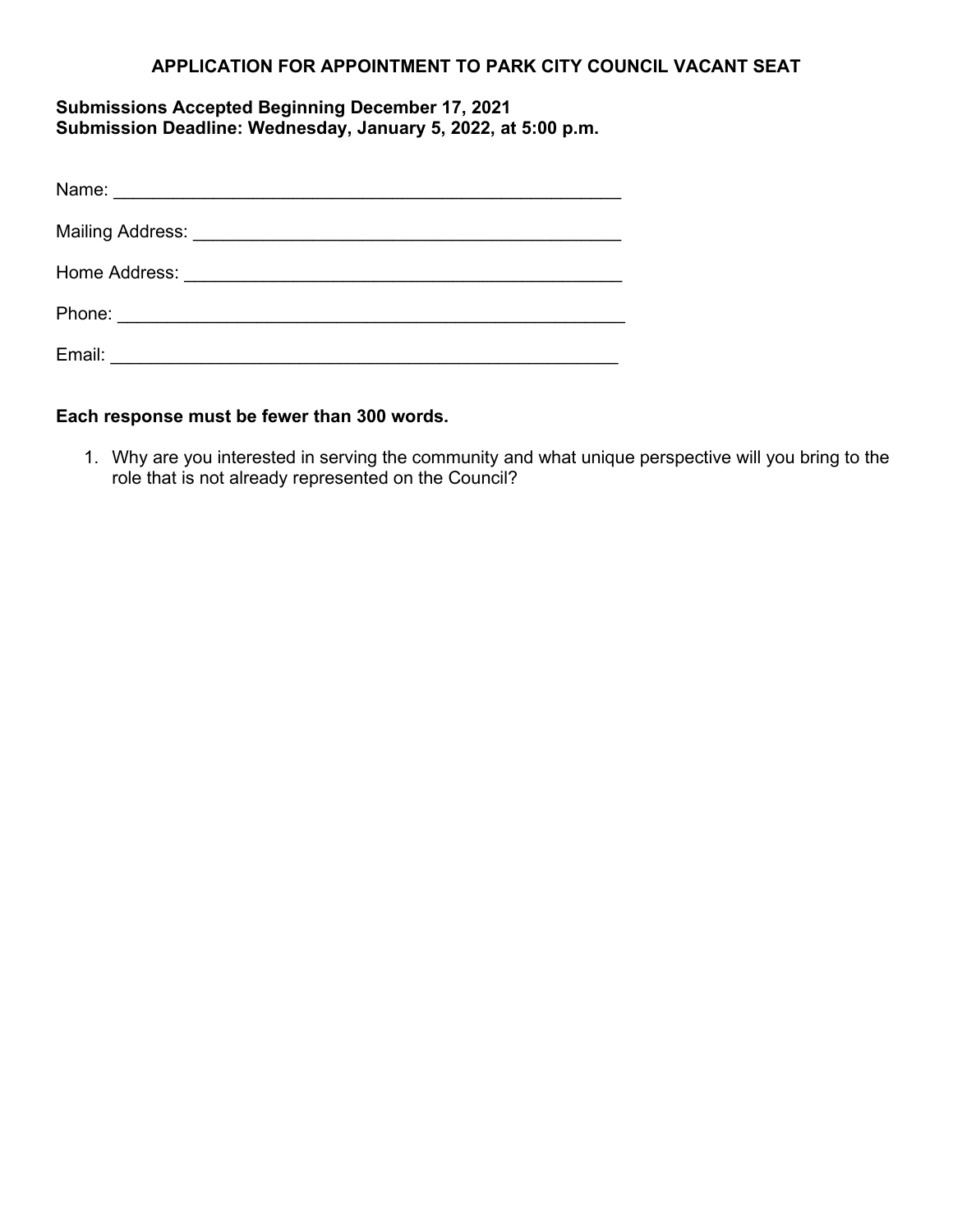2. Have you ever run for elected office or been on a board/commission? If so, please describe. If not, please explain why you see now as the right time to get involved.

3. Do you have any involvement with Park City Municipal Corporation beyond being a resident (i.e., business relationships, historical issues, current issues, etc.)?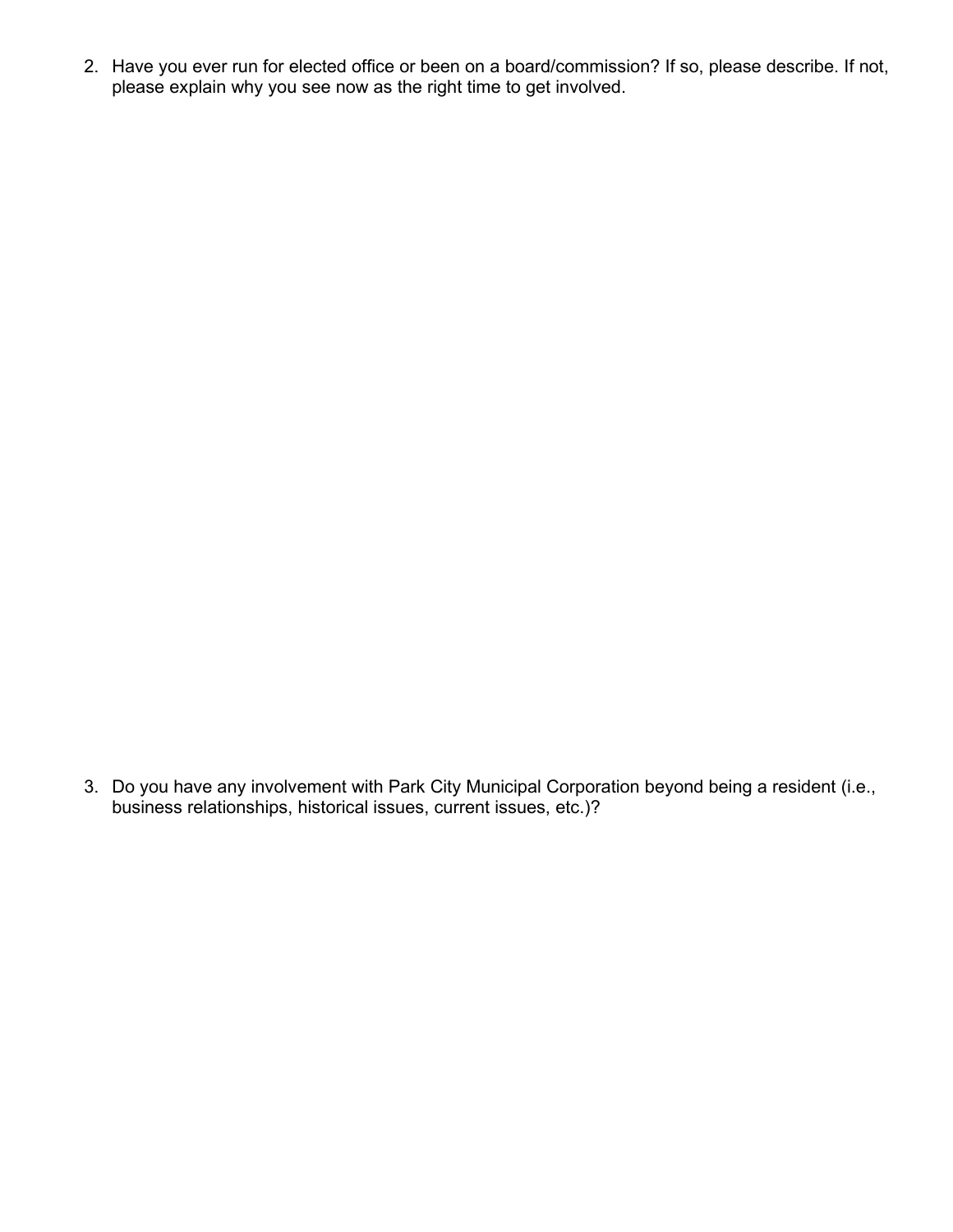4. In your opinion, what is the role of municipal government?

5. In your opinion, what is the role of the City Council?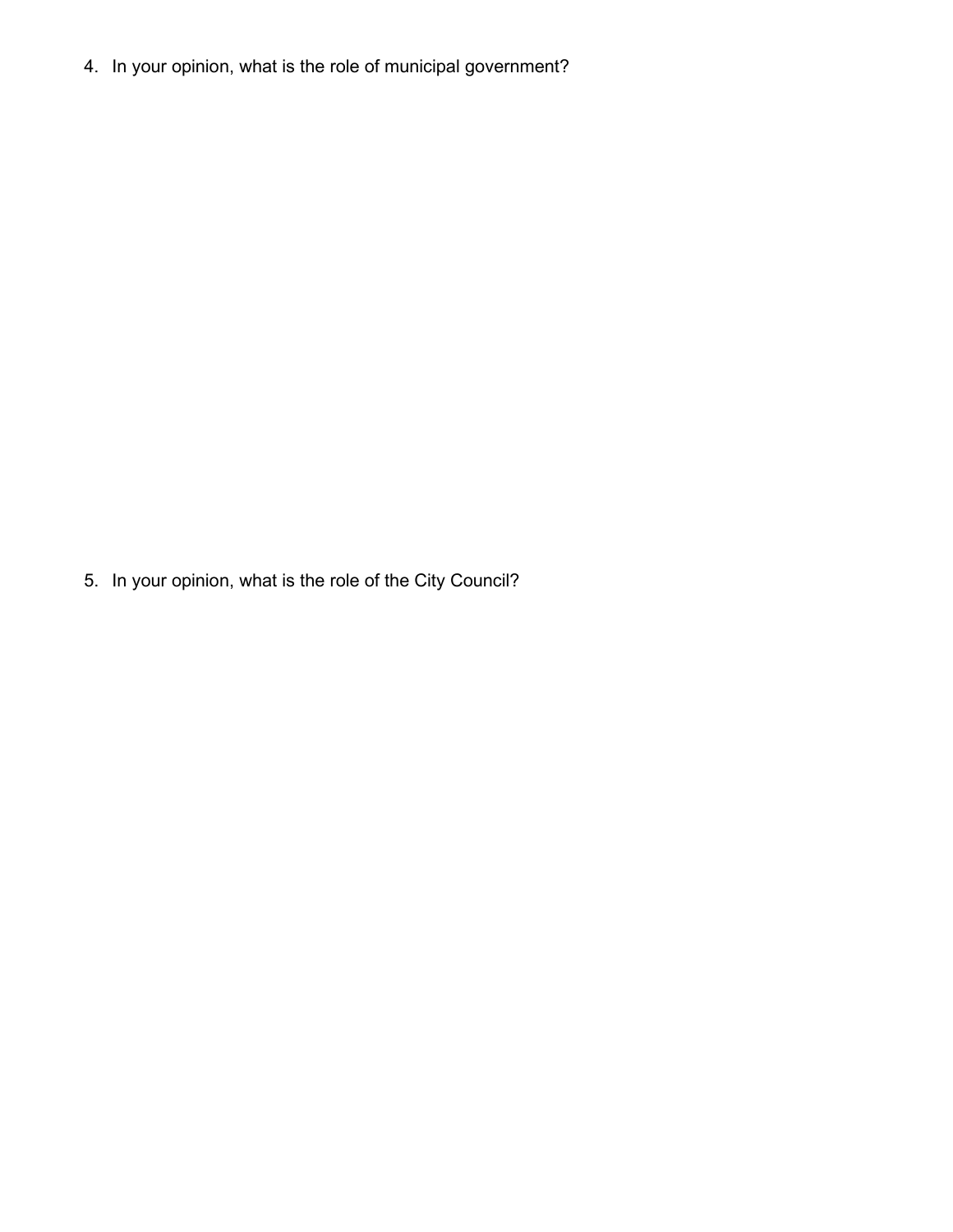6. If you were a candidate in the 2021 Mayoral/City Council election, what were the top three issues you ran on? If you were not a candidate, what three issues will you champion if selected to fill the vacant seat?

7. Will you be able to meet the time commitment, estimated at 20+ hours per week?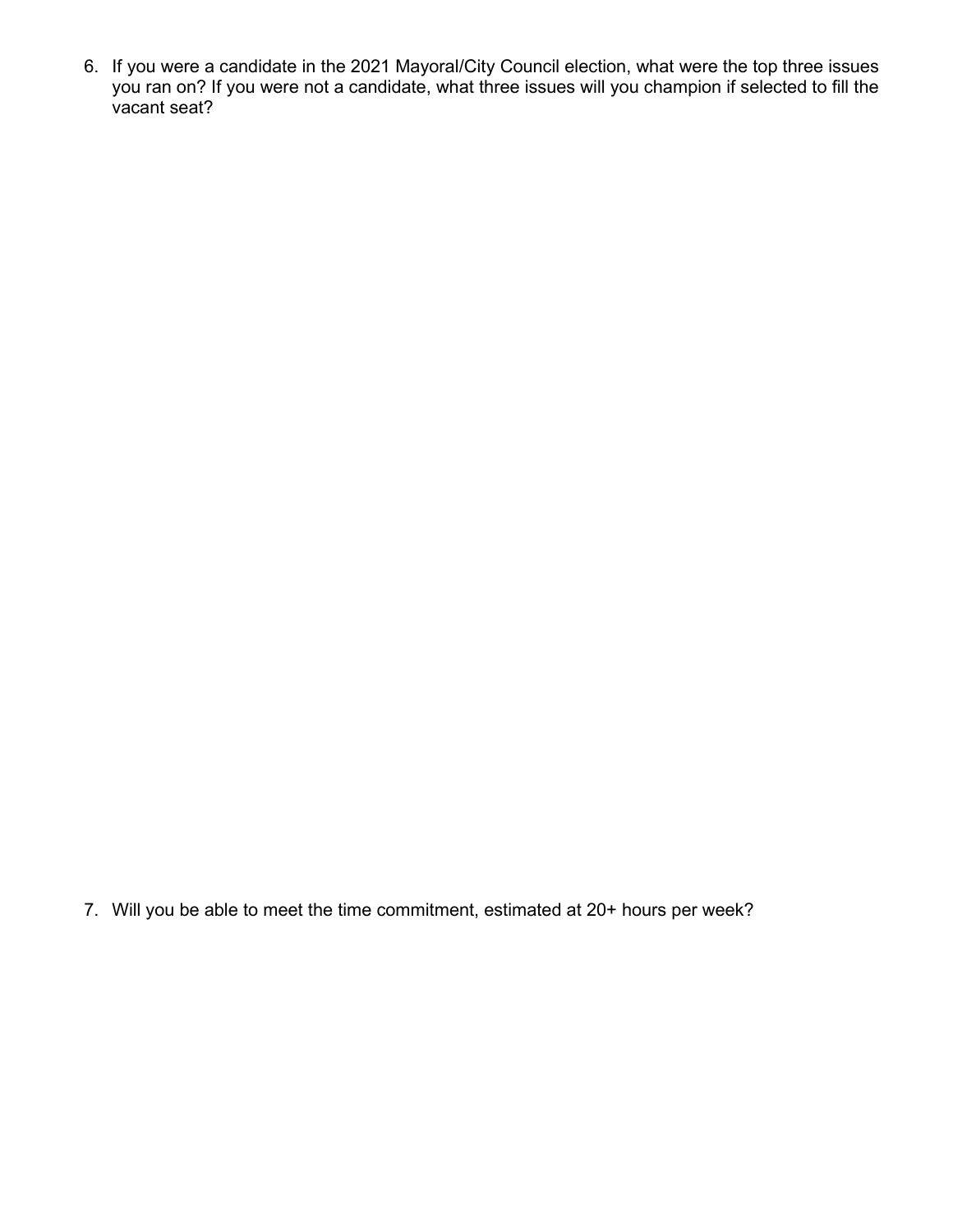8. What do you think Park City does well? What could Park City do better?

9. Do you agree with the "SEAT" pillars identified as a result of the 2020 Vision? Please explain your answer.